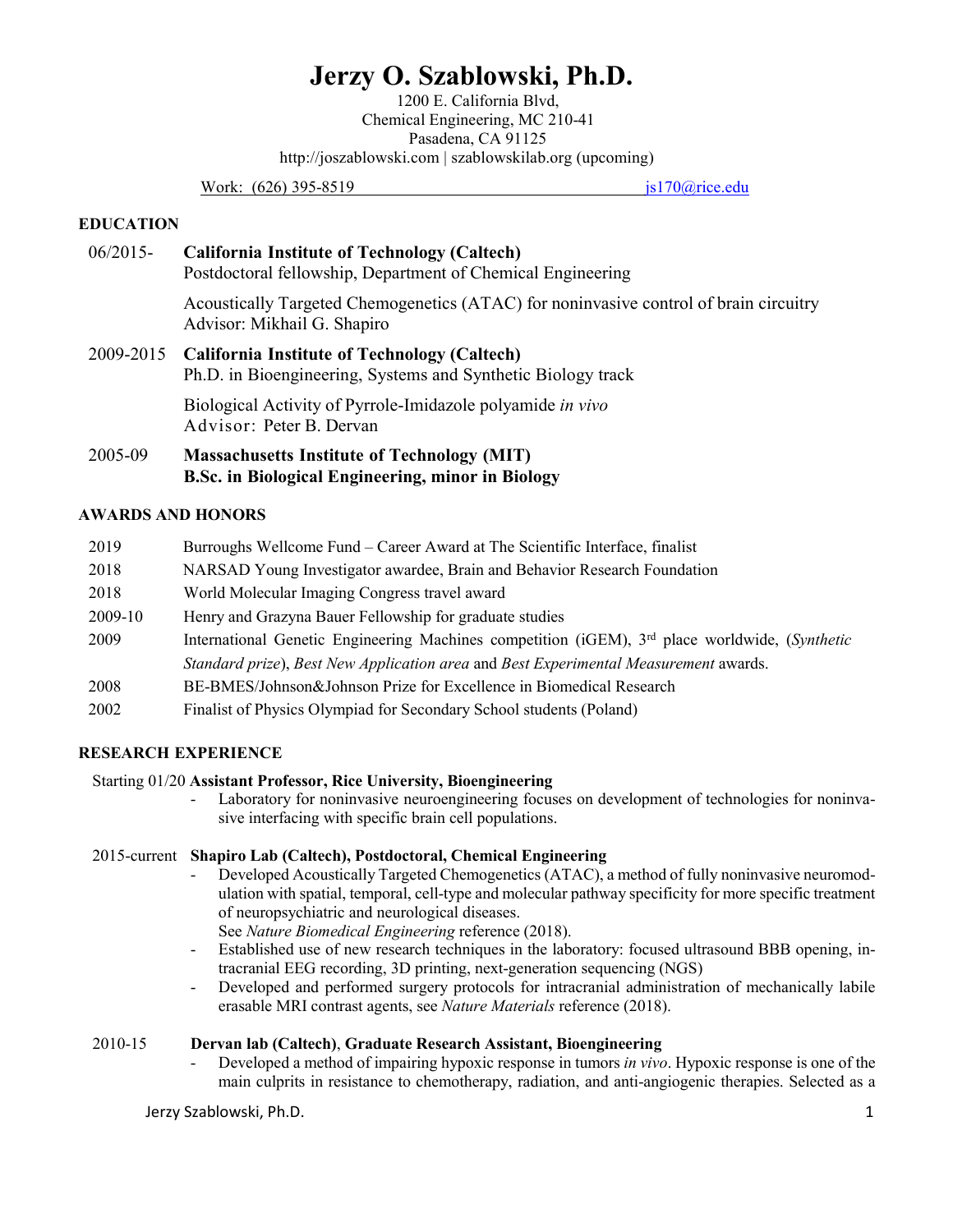highlight of AACRs *Molecular Cancer Therapeutics*, see reference 7, started a collaboration with a clinical center, see ref. 8.

- Established a role of Pyrolle-Imidazole polyamides as potential breast cancer therapeutics in mice. Performed next-generation sequencing, evaluated toxicity, pharmacokinetics, and mechanisms *in vivo* and in tissue culture. Selected as American Assoc. of Cancer Research (AACR) Hot topics 2013, see ref. 10.
- Established methods for histologic evaluation of subcellular biodistribution of Py-Im polyamides in tissues, investigated pharmacology and biodistribution of Py-Im polyamides, see refs 6-10.

#### 2009 **International Genetically Encoded Machine competition Universidad Polytecnica Valencia, Valencia, Spain**

- Originated the concept and described the project to a team of UPV students and scientists
- Developed software and electrical stimulation devices.
- Advised the student team, the project resulted in a publication, see ref. 10.

## 2007-09 **Synthetic Neurobiology Group (Pi: Edward Boyden; MIT Media Lab)** Undergraduate Research Assistant

- Engineered preliminary light-activated dopamine receptors for molecular-pathway specific optogenetics using rhodopsin/GPCR chimeras.

# 2005-07 **Robert Langer and Alan Jasanoff labs (MIT); Frances Arnold lab (Caltech)**

Undergraduate Research Assistant

- Took part in development of functional MRI sensors for noninvasive imaging of neurotransmitters and intracellular signaling. See *Nature Biotechnology* and *JACS* references (refs 12 and 13)
- Solved a limitation in the high-throughput screening for improved neurotransmitter binding through a custom statistical analysis methods, which lead to 3-fold increased binding affinity over the previous best sensor, described in the final publication (ref. 12, *Nature Biotechnology*).

#### 2005 **Zylicz Lab (International Institute of Molecular and Cell Biology, Poland)** High school intern

- Investigated functional and structural differences between Heat Shock Protein 90 (HSP90) variants.

## **TEACHING EXPERIENCE AND OUTREACH**

| 2019         | Lecturer, Bi 23: Current Advances in gene therapies, Designed a new course.<br>California Institute of Technology, Pasadena, CA              |
|--------------|----------------------------------------------------------------------------------------------------------------------------------------------|
| 2018         | Course Design Intensive Workshop for faculty,<br>Caltech Center for Teaching Learning and Outreach (CTLO), Pasadena, CA                      |
|              | 2017-current Guest lecturer, ChE/BE/MedE 188, Molecular Imaging<br>California Institute of Technology, Pasadena, CA                          |
| $2016 - now$ | Undergraduate student mentor, Student Undergraduate Research Fellowships (SURF)<br>California Institute of Technology, Pasadena, CA          |
| 2008-09      | Undergraduate student mentor, Undergraduate Research Opportunities Program (UROP)<br>MIT, Cambridge, MA                                      |
| 2007-08      | Biology Tutor for Biology Undergraduate Education and Office of Minority Education<br>MIT, Cambridge, MA                                     |
| 2007         | Introductory Biology facilitator for Office of Minority Education<br>(Taught a seminar course in introductory biology)<br>MIT, Cambridge, MA |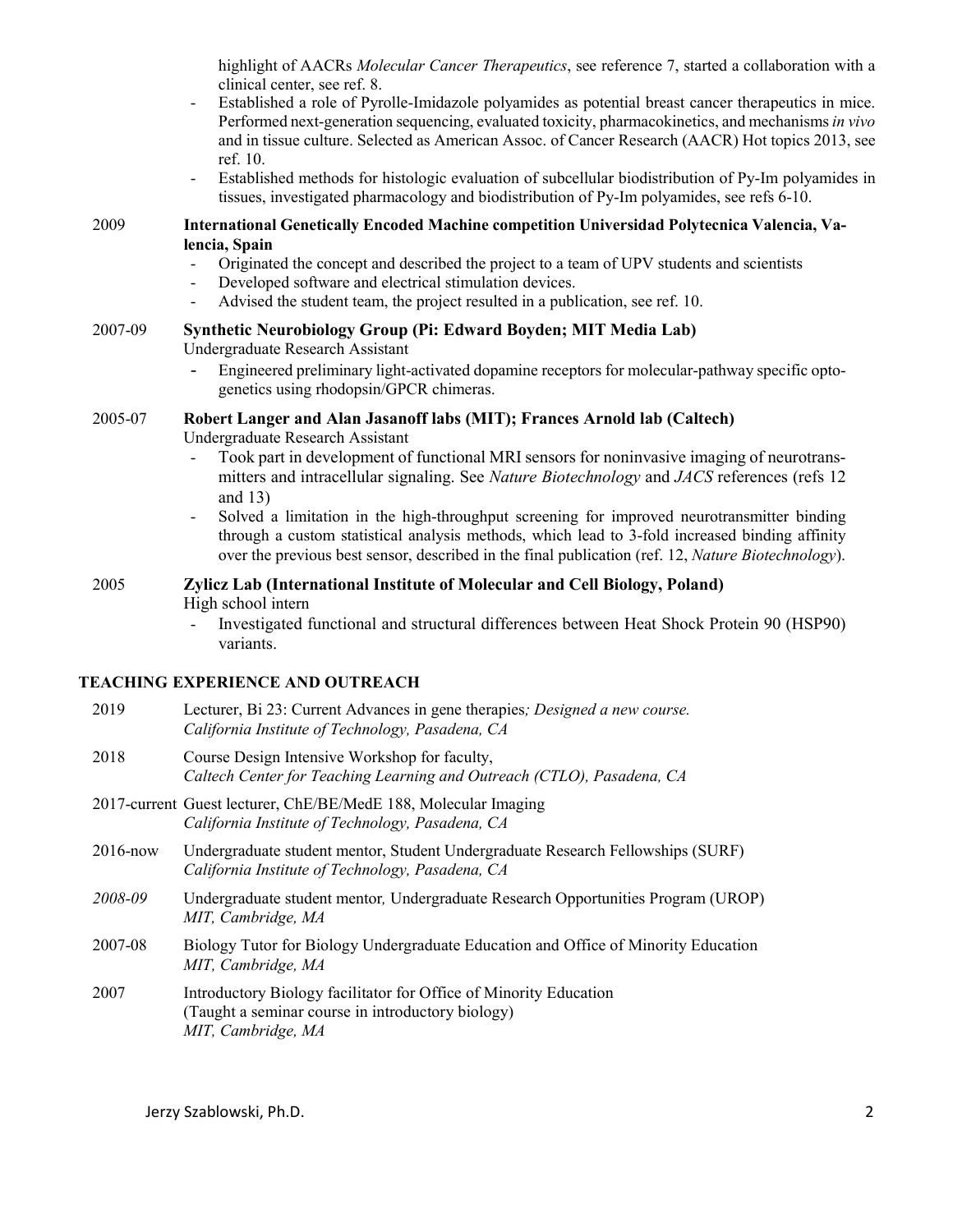# **OTHER EXPERIENCE AND PROFESSIONAL MEMBERSHIPS**

#### Memberships:

World Molecular Imaging Society (2016-2018), Society for Neuroscience (2009, 2018), BMES (2018), AIChE (2018), Society for Biological Engineering (2018), American Heart Association (2015-16), American Epilepsy Society (2016)

Reviewing: *Cancer Research*

## **PUBLICATIONS**

'#' denotes equal contribution, first author contributions underlined; 3-first author contributions, 12 total.

- 1. **Szablowski JO**#, Bar-Zion A#, Shapiro MG, Achieving spatial and molecular specificity with ultrasoundtargeted biomolecular therapeutics, *in revision*
- 2. **Szablowski JO**, Lue B, Lee-Gosselin A, Malounda D, Shapiro MG, Acoustically Targeted Chemogenetics for Noninvasive Control of Neural Circuits, *Nature Biomedical Engineering*, 2 (7), 475*,* (2018) [Cover article. Highlighted in News and Views, F1000 Prime]
- 3. Maresca D# , Lakshmanan A#, Abedi M, Bar-Zion A, Farhadi A, Lu GJ, **Szablowski JO**, Wu D, Yoo S, Shapiro MG, Biomolecular Ultrasound and Sonogenetics, *Annu. Rev. Chem. Biomol. Eng,*  9:229-252 (2018)

#, co-first authors

- 4. Lu GJ, Farhadi A, **Szablowski JO**, Barnes SR, Lakshmanan A, Bourdeau RW, Shapiro MG, Acoustomagnetic imaging with gas-filled protein nanostructures, *Nature materials* 17 (5), 456 (2018) [Cover article. Highlighted in News and Views.]
- 5. Piraner DI, Farhadi A, Davis HC, Wu D, Maresca D, **Szablowski JO**, Shapiro MG, Going Deeper: Biomolecular Tools for Acoustic and Magnetic Imaging and Control of Cellular Function, Biochemistry 56 (39), 5202-5209 (2018)
- 6. Mysore VS, **Szablowski JO**, Dervan PB, Frost PJ. A DNA-binding Molecule Targeting the Adaptive Hypoxic Response in Multiple Myeloma has Potent Anti-tumor Activity. *Mol Cancer Res.* 14 (3), 253-266 (2016)
- 7. **Szablowski JO,** Raskatov JA, Dervan PB. An HRE-binding Py-Im polyamide impairs hypoxic signaling in tumors. *Mol. Cancer Ther*. 15 (4), 608-617 (2016)
- 8. Raskatov JA, **Szablowski JO**, Dervan PB, "Tumor Xenograft Uptake of a Py Im Polyamide Varies as a Function of Cell Line Grafted", *J. Med. Chem.,* **57**:8471-8476 (2014)
- 9. Yang F, Nickols NG, Li BC, **Szablowski JO**, Hamilton SR, Meier JL, Wang C, Dervan PB. "Animal Toxicity of Hairpin Pyrrole-Imidazole Polyamides Varies with the Turn Unit", *J. Med. Chem.*, **56**:7449-7457, (2013).
- 10. Nickols NG**#**, **Szablowski JO**#, Hargrove AE, Li BC, Raskatov JA, Dervan PB. "Activity of a Py-Im Polyamide Targeted to the Estrogen response Element," *Mol. Cancer Ther.*, **12**:675-684, (2013). (Article selected as one of the 'AACR hot topics, 2013', available without subscription).

#, co-first authors

11. Vilanova C, Hueso A, Palanca C, Marco G, Pitarch M, Otero E, Crespo J, **Szablowski JO**, Rivera S, Domínguez-Escribà L, Navarro E, Montagud A, Fernández de Córdoba P, González A, Ariño J, Moya A, Urchueguía J& Porcar M, "Aequorin-expressing yeast emits light under electric control", *J Biotechnology*, 152(3):93-5, (2011)

Jerzy Szablowski, Ph.D. 3



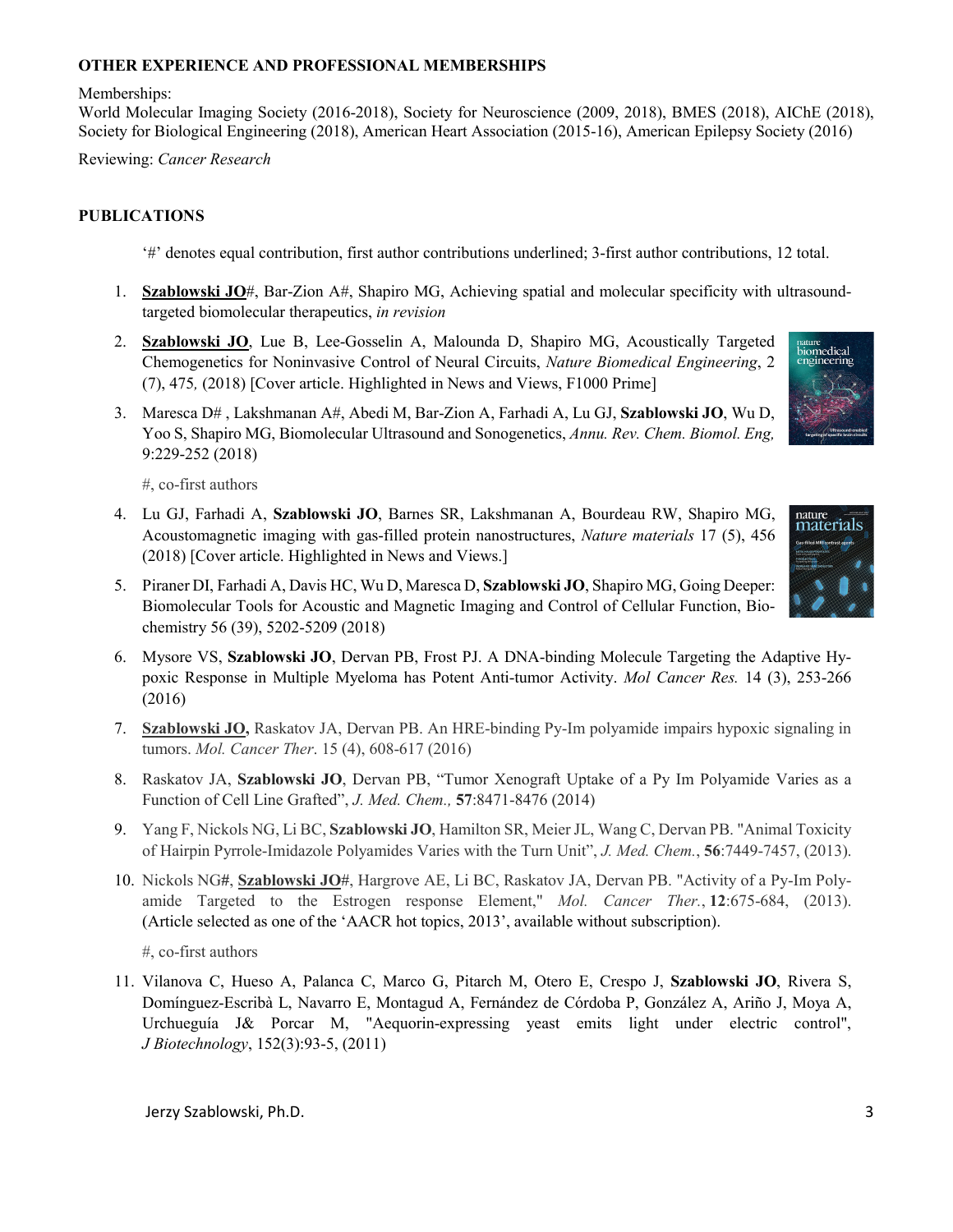12. Shapiro MG**#**, Westmeyer GG**#**, Romero P, **Szablowski JO**, Küster B, Shah A, Otey CR, Langer R, Arnold FH, & Jasanoff AP, "Directed evolution of an MRI contrast agent for noninvasive imaging of dopamine". *Nature Biotechnology*, 28:264–270 (2010)

#, co-first authors

13. Shapiro MG, **Szablowski JO**, Langer R, Jasanoff AP, "Protein nanoparticles engineered to sense kinase activity in MRI", *JACS*, 131(7):2484-2486, (2009)

## **SELECTED INVITED TALKS**

- 1. Szablowski JO, *Noninvasive Control of Neural Circuits*, invited talk, *Mount Sinai Neuroscience Seminars*, Icahn School of Medicine at Mount Sinai, 5/3/2019
- 2. Szablowski JO, *Noninvasive Control of Neural Circuits*, invited session, *Society for Brain Mapping and Therapy*, 03/15-17/2019.
- 3. Szablowski JO, *Noninvasive Control of Neural Circuits*, invited talk, Purdue University, 11/1/2019.
- 4. Szablowski JO, *Noninvasive Neuroengineering*, Helmholtz Pioneer Campus Symposium "*Engineering Biomedical Breakthroughs Enabled by Computer Sciences*", Munich, Germany, *11/15/2018,* invited talk
- 5. Szablowski JO, *Noninvasive gene therapy for brain disorders – Acoustically Targeted Chemogenetics*, 2nd Annual Imaging Elevated, Utah, 0*9/26/2018,* invited talk

# **SELECTED PRESENTATIONS**

- 6. Szablowski JO, Lue B, Lee-Gosselin A, Malounda D, Shapiro MG, *Acoustically Targeted Chemogenetics for noninvasive neuromodulation*, *WMIC 2018*, *09/15/2018*
- 7. Szablowski JO, Acoustically Targeted Chemogenetics for noninvasive neuromodulation, at "*Methods and applications of ultrasound in molecular imaging and drug delivery*" workshop at *WMIC 2018, 09/12/2018,* educational talk
- 8. Szablowski JO, Lue B, Lee-Gosselin A, Malounda D, Shapiro MG, Acoustically Targeted Chemogenetics for noninvasive control of neural circuits, *International Society of Therapeutic Ultrasound Annual Meeting*, 05/15/2018
- 9. Szablowski JO, Translational research strategies panelist at *Field Conference: Development of Radiopharmaceutical Probes for Cancer/Bone Diseases, 2017;* Organized by US Dept. of Veteran Affairs, Office of Research and Development
- 10. Szablowski JO, An HRE-binding Py-Im Polyamide Impairs Adaptation of Tumors to Hypoxia, 04/02/2015, *Center for the Chemistry of Cellular Signaling Seminar*
- 11. Szablowski JO, Bioengineering and Biological Engineering, 23.09.2010, 14th Science Festival in Warsaw [Educational talk for general audience]
- 12. Szablowski JO, Protein Engineering or how to make your own enzymes, 23.09.2010, 14th Science Festival in Warsaw [Educational talk for general audience]

# **PATENTS**

- 1. Szablowski JO, Shapiro MG, Acoustically Targeted Chemogenetics, CIT File No.: CIT-7921-P, patent application filed on Dec  $7<sup>th</sup>$ , 2018
- 2. Lu G, Farhadi A, Szablowski JO, Shapiro MG, Gas Filled Structures and related compositions, methods and systems for magnetic resonance imaging, CIT File No.: CIT-7580-P, Provisional filed: 7/28/2016, Patent application filed: 7/28/2017
- 3. Szablowski JO, User-adjustable knee orthosis for patellar instability and related disorders, CIT File No.: CIT 12-216, Provisional Filed: 8/7/2012

# **GRANT SUPPORT**

Jerzy Szablowski, Ph.D. 4